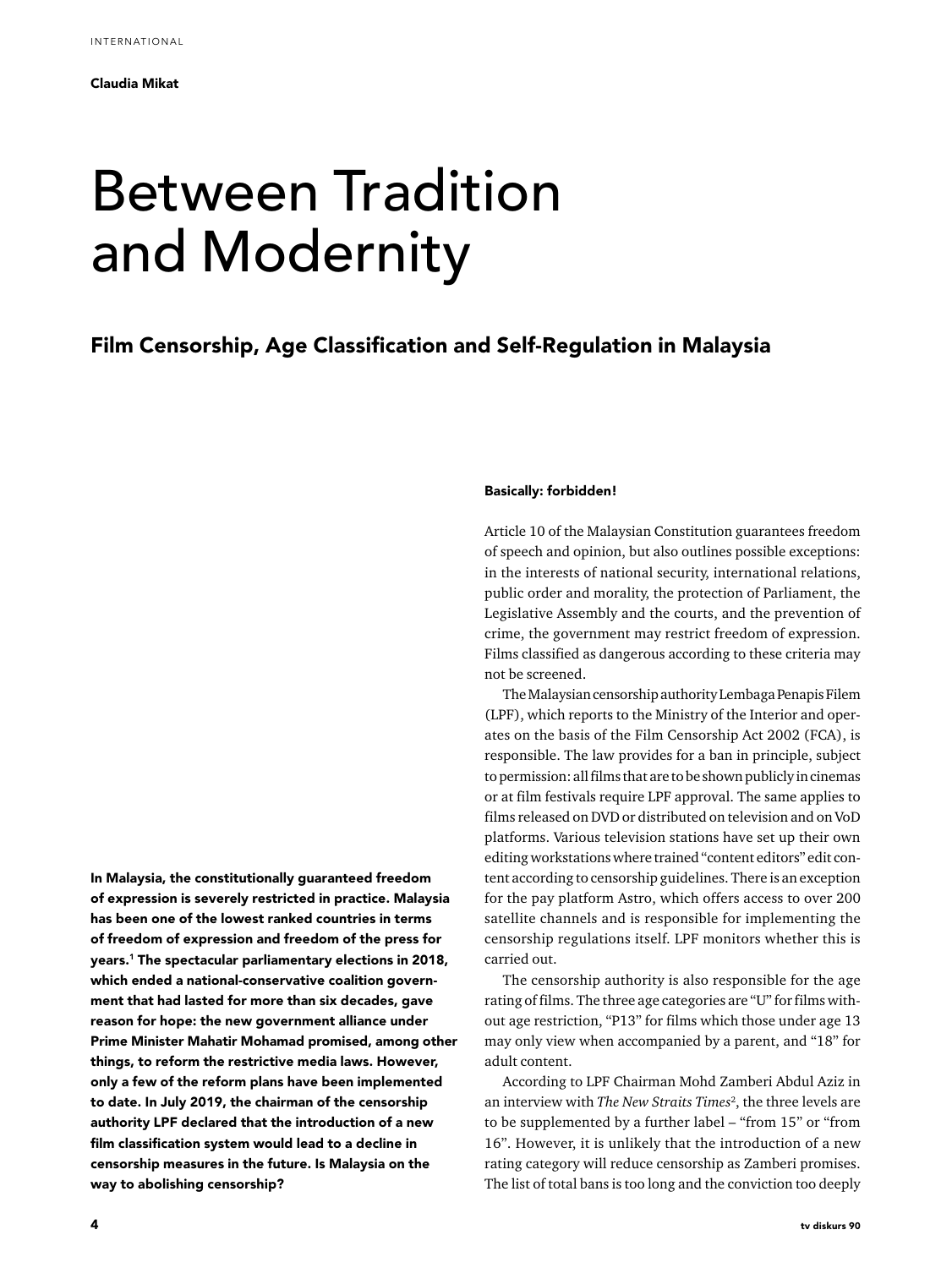

Malaysia: strengthening of civil society structures will be essential for maintaining the reform process.

rooted that "certain things" must not be shown or said. In a country with a Muslim majority, prohibited content includes not only depictions of nudity, sexuality and especially LGBT sexuality, but all elements that could lead to social controversy in religious, socio-cultural or moral terms. The Guidelines on Film Censorship<sup>3</sup> and their more than 100 bans impressively demonstrate that the potential for social tensions in multiethnic Malaysia is quite high.

Representations of violence against the rule of law, of environmental pollution or dangerous misconduct, scenes that encourage wicked acts, show an uninhibited and unprincipled lifestyle or criminal acts as profitable, mystical or superstitious elements, the mockery of political leaders, scenes of oppression, the victory of evil over good – the guidelines list a wide range of inadmissible content. Moreover, they are so broadly

formulated that they can be applied to all kinds of representations.

Eight films were banned in 2018, explains Zamberi, mainly because of LGBT elements and extreme representations of sexuality. These include the US comedy *The Happytime Murders* with its cocaine snorting and ejaculating Brian Henson dolls and the Chilean drama *Una Mujer Fantástica* about the transgender woman Marina. The animated film *Bilal*, produced in the United Arab Emirates, was not allowed in Malaysian cinemas because it shows a different Islamic faith than the Sunni one, which according to censorship regulations could lead to disagreement in the country's Muslim community. The Bollywood epic *Padmaavat* was banned because of its negative portrayal of Muslims – in the story, Sultan Jalaluddin Khilij, who ruled Afghanistan in the 13th century, is the villain.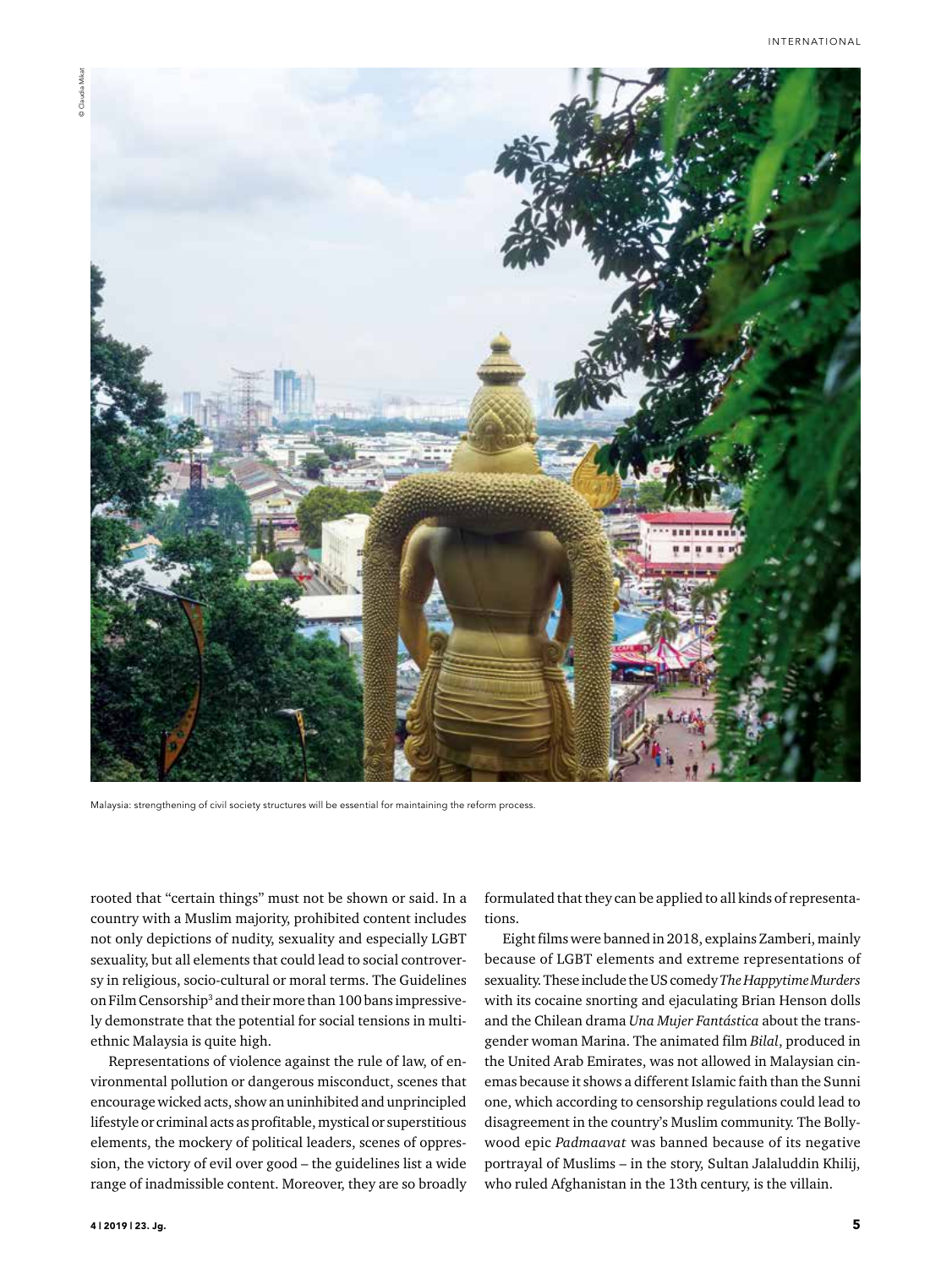#### Sensitivities everywhere

Even individual statements and short scenes are said to have a great impact, as the active editing practice of the censorship authority evidences: of 2,283 approved films in 2018, 677 films were only released to the public in edited versions. Due to Disney's refusal to release the live-action version of *Beauty and The Beast* in a version that had been adjusted to eliminate appearance of the gay character Le Fou, this case became public. Numerous other films are edited without any public discussion or criticism. The reasons for the cuts are not always coherent. Why Rami Malek as Freddy Mercury in the Queen film *Bohemian Rhapsody* is not allowed to say "I have AIDS" remains with the Malaysian censorship authority.

The official editing practice devolves into absurdity when, for time or economic reasons, the incriminated scenes are not removed, but merely concealed during the screening. "Employees at film festivals or public cinema evenings have to follow the editing lists of the censors and hold a piece of paper in front of the projector at the decisive points," explains Rolf Stehle, Director of the Goethe Institute Malaysia, regarding so-called "manual blocking", which is also used at the Institute's own film events. The main casualties are vulgar linguistic expressions and representations of sexuality that go beyond allusions: even a fleeting kiss on the lips with an appropriate body distance is not allowed, much less a discreetly suggested sexual act or words like "fuck" or "bitch". However, the sound is not muted at the concealed points, which is why such vulgar expressions – internationally widely known – can still be heard. With the passionate moaning, a film of its own is likely running in the minds of the viewers despite the black image. "Everyone is embarrassed until someone laughs and relaxes the situation in the dark cinema," says Stehle. In fact, it's not really the sex noises that embarrass people, but rather the outmoded paternalism. Darkening of the screen for too long or too often also generally leads to dissatisfaction and verbal expressions of annoyance from the audience.

In the age of the Internet and streaming, this form of censorship may seem hapless and laughable from a Western point of view where harmless sex scenes are affected. Where political films that deal with human rights violations and criticise society are concerned, however, the restrictive regulations represent a very serious obstacle. In which cases national security, international relations or public order and morality are affected such that a restriction of freedom of expression seems justified is after all a broad field, and examples of suppressed historical facts and political statements are numerous. In 2013, for example, the film *No Fire Zone: The Killing Fields in Sri Lanka*, which deals with war crimes committed by the Sri Lankan army at the end of the civil war, was banned out of respect for the Sri Lankan government. Lena Hendry, an activist and employee of the human rights organisation Pusat Komas, was indicted and sentenced to a fine of RM 10,000 for showing the film without prior authorisation.4 In 2016, the film *Sindiket* was banned, as it revealed that migrants from

Indonesia and the Philippines had been granted citizenship in exchange for votes for the incumbent government. In 2017, it was the award-winning film *Absent without Leave* about the grandfather of director Lau Kek Huat, who had been a member of the Communist Party.

"The restriction possibilities are so indeterminate and wide-ranging that censorship remains a boundless discretion," says Anna Har, Managing Director of the Freedom Film Network (FFN). This network of human rights activists and social filmmakers has been committed to freedom of expression and values in Malaysia for years. With the annual international documentary film festival FreedomFilmFest, the FFN offers a forum for films with social and human rights content and for the free and critical discussion of socio-political topics. Since its foundation in 1993, the festival has repeatedly received requests from the Ministry of the Interior to have all films approved by the censorship authority prior to screening. "We are of the opinion that film screenings do not require the approval of a government authority," Anna Har explains regarding the position of the FFN. "Especially if the films are meant for adults and serve the aim of political education, promote critical discourse and are intended for non-commercial purposes. The country should do away with censorship and instead promote literacy and media competence among its citizens."

In the borderless digital world, censorship measures are becoming less and less enforceable anyway: the producers of *Absent without Leave*, for instance, reacted to the ban on screening by making the film available free of charge on the Internet.5

### Mental divide

In the course of the change of government in 2018, pressure on the censorship authority LPF has been increasing. The promises of reform, the increasingly obvious contradictions between conventional censorship and technological development, the availability of otherwise strictly controlled and taboo content on the Internet – these factors and others have led to censorship and possible alternatives being discussed more openly in Malaysia today than just a few years ago. At a discussion event organised by the FFN and supported by the Alliance Française and the Goethe Institute Kuala Lumpur in June 2019, problems of censorship, contemporary forms of media regulation and models of self-regulation were discussed.

For the online sector, Malaysia already has an industry self-regulatory body: the Communication and Multimedia Content Forum (CMCF) has developed a voluntary code of conduct (Content Code) based on the Communication and Multimedia Act 1998 (CMA) for broadcasting and Internet companies, which, according to CMCF Chairman Ahmad Izham Omar, contains the minimum standards that programmers should internalise. Content that can be perceived as offensive, insulting or threatening should be avoided; as with film censorship, these principles can be interpreted very